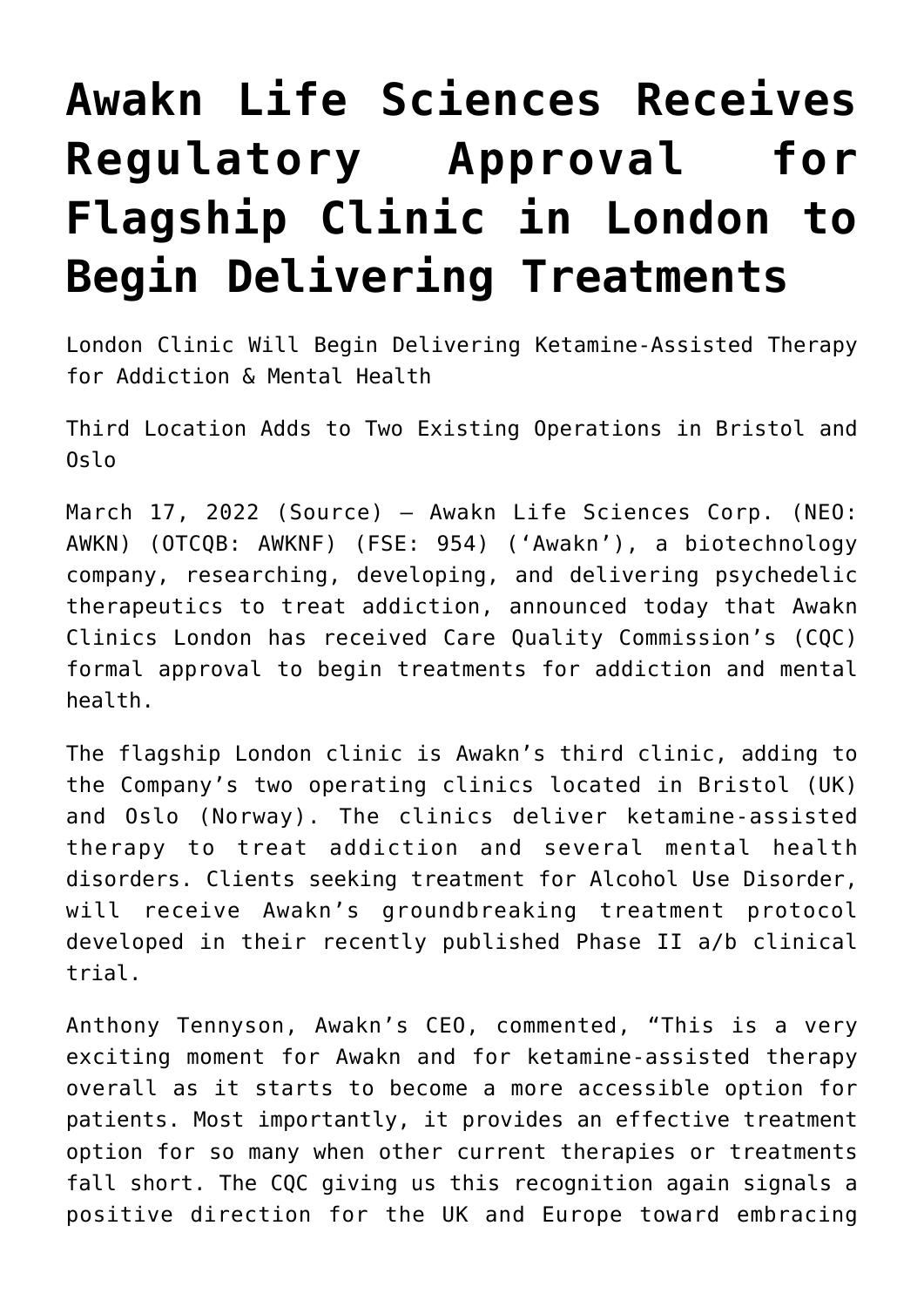ketamine-assisted therapy as a mainstream treatment."

Following on from the CQC approval, Awakn will receive a schedule 2 license from the Home Office which will allow ketamine to be administered in the London clinic.

## About Awakn Life Sciences Corp.

Awakn Life Sciences is a biotechnology company, researching, developing, and delivering psychedelic therapeutics to treat addiction. Awakn's team consists of renowned research experts and world leading chemists, scientists, psychiatrists, and psychologists. Addiction is one of the biggest unmet medical needs of our time, affecting over 20% of the global population and is an industry valued at over \$100bn per annum. Awakn is disrupting this underperforming industry by rapidly advancing the next generation of psychedelic drugs and therapies to be used in combination, through preclinical research and clinical stage trials.

[www.awaknlifesciences.com](https://www.newsfilecorp.com/redirect/rYyBPsJbyX) | [Twitter](https://www.newsfilecorp.com/redirect/VmXjxTxGX4) [| LinkedIn](https://www.newsfilecorp.com/redirect/zWxYNi71DV) | [Facebook](https://www.newsfilecorp.com/redirect/4W38DijA2P)

## **Notice Regarding Forward-Looking Information**

This news release contains certain forward-looking information and forward-looking statements, as defined in applicable securities laws (collectively referred to herein as "forwardlooking statements"). Forward-looking statements reflect current expectations or beliefs regarding future events or the Company's future performance. All statements other than statements of historical fact are forward-looking statements. Often, but not always, forward-looking statements can be identified by the use of words such as "plans", "expects", "is expected", "budget", "scheduled", "estimates", "continues", "forecasts", "projects", "predicts", "intends", "anticipates", "targets" or "believes", or variations of, or the negatives of, such words and phrases or state that certain actions, events or results "may", "could", "would", "should", "might" or "will" be taken, occur or be achieved, including statements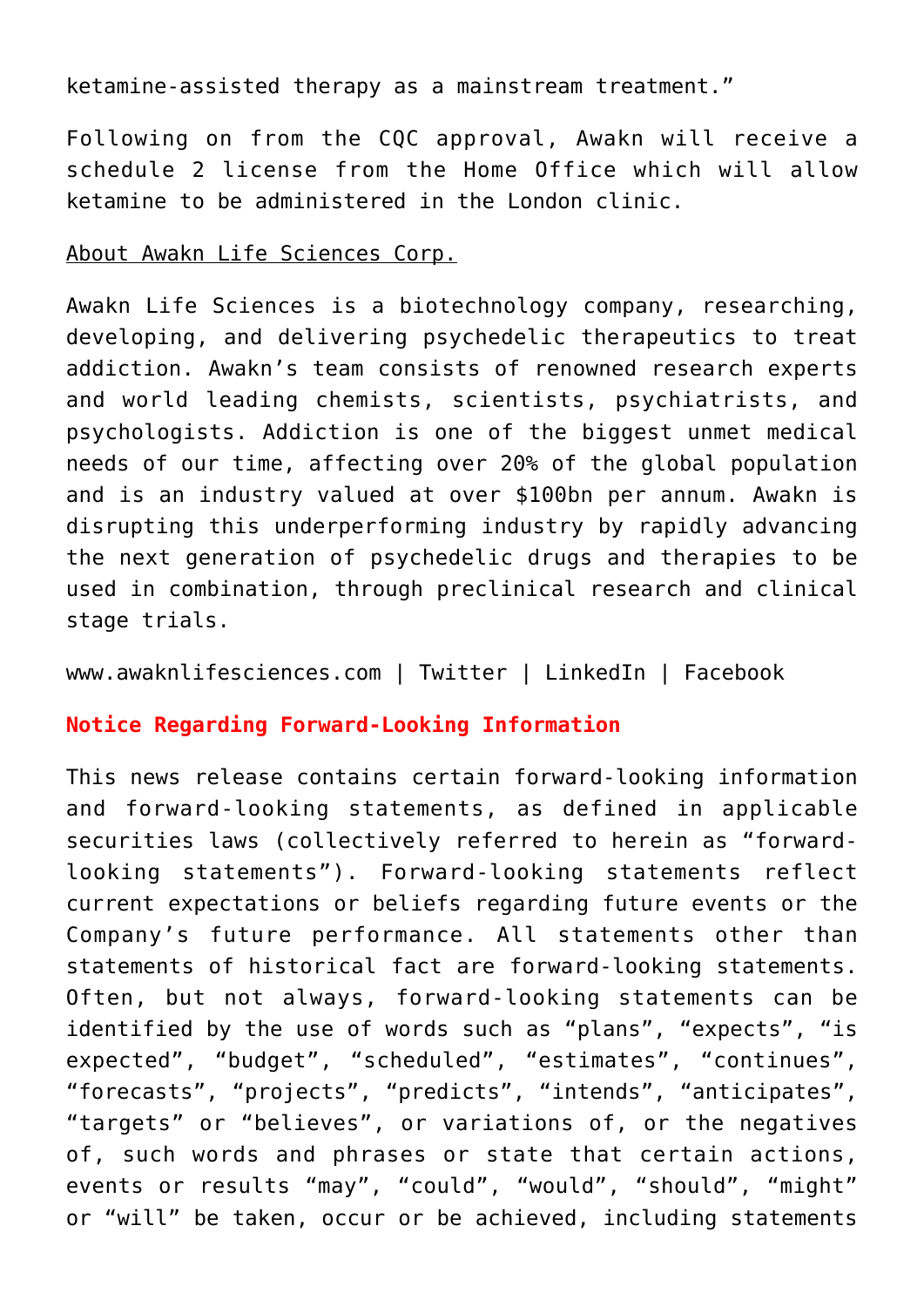relating to the proposed NEO listing, and the business of the Company. All forward-looking statements, including those herein are qualified by this cautionary statement.

Although the Company believes that the expectations expressed in such statements are based on reasonable assumptions, such statements are not guarantees of future performance and actual results or developments may differ materially from those in the statements. There are certain factors that could cause actual results to differ materially from those in the forwardlooking information. These include: whether conditions to the listing on NEO will be satisfied; the business plans and strategies of the Company, the ability of the Company to comply with all applicable governmental regulations in a highly regulated business; the inherent risks in investing in target companies or projects which have limited or no operating history and are engaged in activities currently considered illegal in some jurisdictions; changes in laws; limited operating history; reliance on management; requirements for additional financing; competition; inconsistent public opinion and perception regarding the medical-use of psychedelic drugs; and regulatory or political change. Readers are cautioned that the foregoing list of factors is not exhaustive of the factors that may affect forward-looking statements. Accordingly, readers should not place undue reliance on forward-looking statements. The forward-looking statements in this news release speak only as of the date of this news release or as of the date or dates specified in such statements.

Investors are cautioned that any such statements are not guarantees of future performance and actual results or developments may differ materially from those projected in the forward-looking information. For more information on the Company, investors are encouraged to review the Company's public filings on SEDAR at [www.sedar.com](https://www.newsfilecorp.com/redirect/jVe4EIEX8q). The Company disclaims any intention or obligation to update or revise any